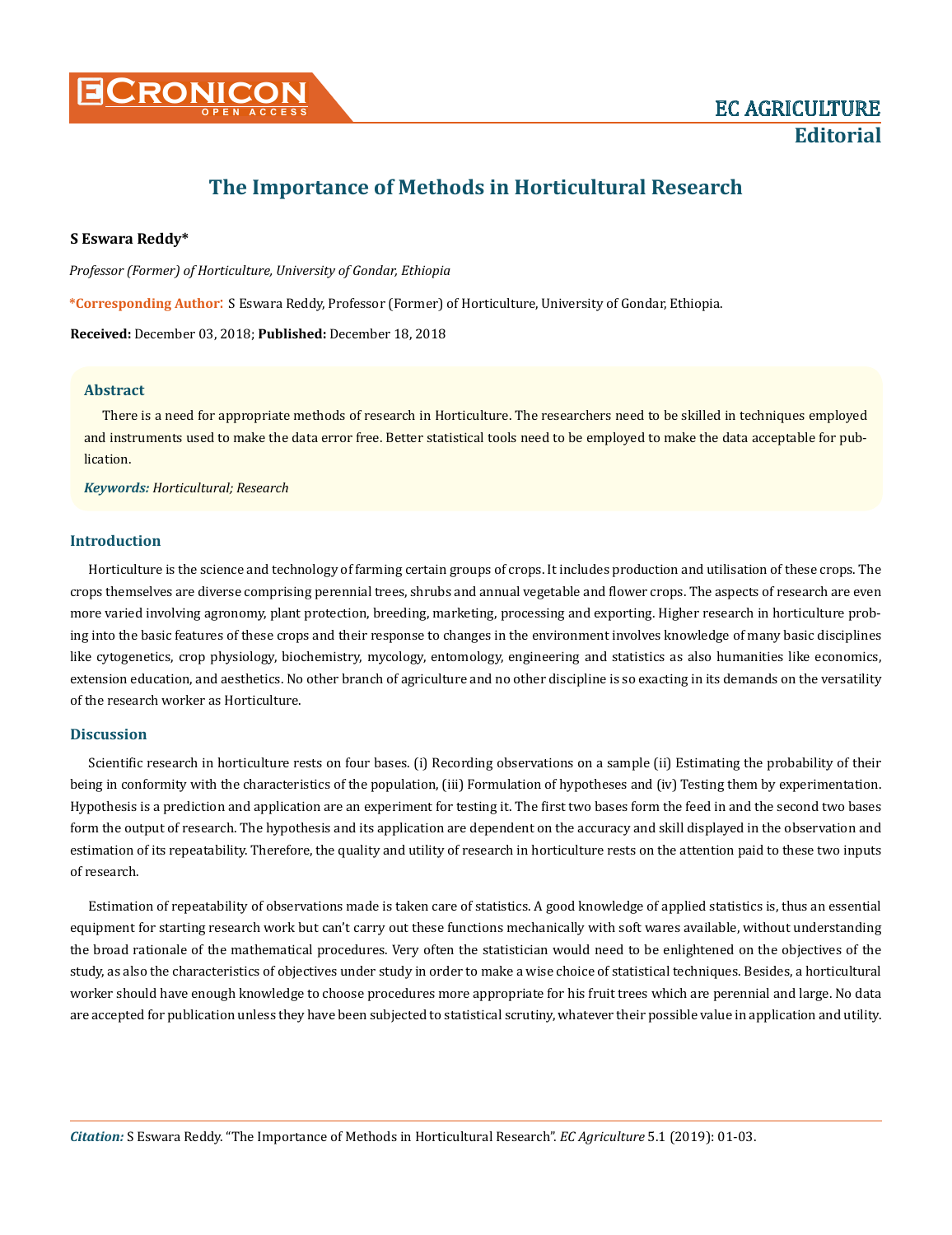Observation is the first step in research. An observation can be qualitative or quantitative. Qualitative observations are very often subject to subjective bias and lack precision. Such are the characters like colour, flavour, smell and taste. Many attributes which were once described qualitatively have since been quantized, making description more accurate. For example, colours are now precisely recorded in terms of wave length of transmitted or reflected light. Taste is described in terms of acidity and total soluble solids both of which can be measured quantitatively.

Measurement makes observation more objective and accurate. Most measurements are made indirectly by the use of physical methods. This pulls down the walls of that isolated the biologists from the physical scientist. No higher research in biology is conceivable without employing physical methods of analysis.

The measurements depend upon the specific reactions of pure substances. But in the plant substances are in association with innumerable other organic materials from which they first need to be isolated before being exposed to specific reagents. The chemistry of isolation and purification should thoroughly be understood in order to rely on the method. A blind adoption of a method used in one plant may lead to erroneous results in another plant.

Many of the measuring instruments are electronic. Their calibration and standardization call for a reasonably good knowledge of their working. Otherwise, simple faults could lead to vastly erroneous conclusions. Further, such knowledge will help using the equipment for new objectives as situation arise. Every horticulturist who intends using physical and chemical methods of analysis should have a training in the basic principles underlying their operations.

A scan through 180 research papers in Horticulture published in EC Agriculture picked up at random, showed that 39 papers embodied works of other disciplines like Entomology, Plant Diseases, Cytology, and Marketing, the plant being horticultural. About 30 percent of the papers related to the agronomy of the crops involving field or green house studies with simple observations and chemical analyses of major nutrients and measurements. About 60 percent of the papers reported the use of techniques which needed special training [1-3].

The techniques used by them could broadly grouped as

- 1. Plant Micro techniques
- 2. Controlled atmosphere and gas analysis
- 3. Colorimetry
- 4. Bioassays of growth substances
- 5. Chromatography of all types
- 6. Tracer isotope techniques
- 7. Spectro photometry
- 8. Tissue culture etc.

The above methods have used various instruments.

#### This clearly underscore

- 1. Higher research in horticulture calls for a deep knowledge of a wide range of disciplines.
- 2. It involves use of diverse techniques and instruments requiring special training.